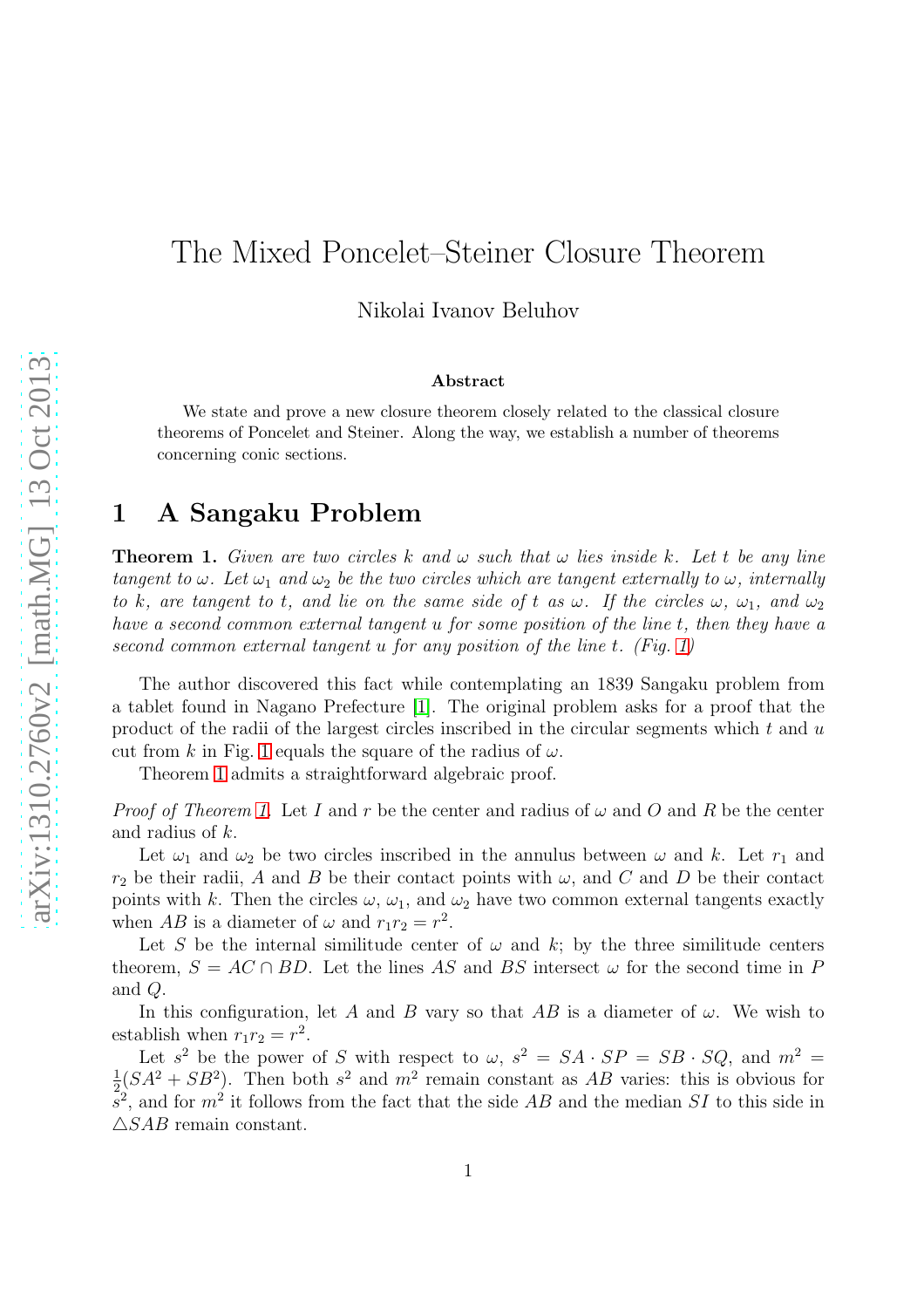<span id="page-1-0"></span>

Fig. 1

Let  $SA^2 = m^2 + x^2$  and  $SB^2 = m^2 - x^2$ . Notice that, when AB varies,  $x^2$  varies also. We have  $r : r_1 = AP : AC, r : r_2 = BQ : BD,$  and  $r : R = SP : SC = SQ : SD$ . Therefore,

$$
r_1 = \frac{s^2 R - m^2 r - x^2 r}{s^2 + m^2 + x^2}
$$
 and  $r_2 = \frac{s^2 R - m^2 r + x^2 r}{s^2 + m^2 - x^2}$ .

It follows that

$$
r_1r_2 = r^2 \Leftrightarrow (s^2R - m^2r)^2 - x^4r^2 = r^2[(s^2 + m^2)^2 - x^4]
$$
  

$$
\Leftrightarrow (s^2R - m^2r)^2 = r^2(s^2 + m^2)^2,
$$

which does not depend on x. Therefore, if  $\omega$ ,  $\omega_1$ , and  $\omega_2$  have two common external tangents for some position of AB, then they do so for any position of AB, as needed.  $\Box$ 

As a corollary we obtain a simple characterization of the pairs of circles satisfying the condition of Theorem [1](#page-0-0) which is strongly reminiscent of Euler's formula [\[2\]](#page-7-1). Namely, two circles k and  $\omega$  of radii R and r and intercenter distance d satisfy the condition of Theorem [1](#page-0-0) exactly when

$$
d^2 = (R - r)^2 - 4r^2.
$$

An additional curious property of the figure is as follows.

**Theorem 2.** In the configuration of Theorem [1,](#page-0-0) the intersection  $t \cap u$  of the common *external tangents of*  $\omega$ *,*  $\omega_1$ *, and*  $\omega_2$  *describes a straight line when t varies.*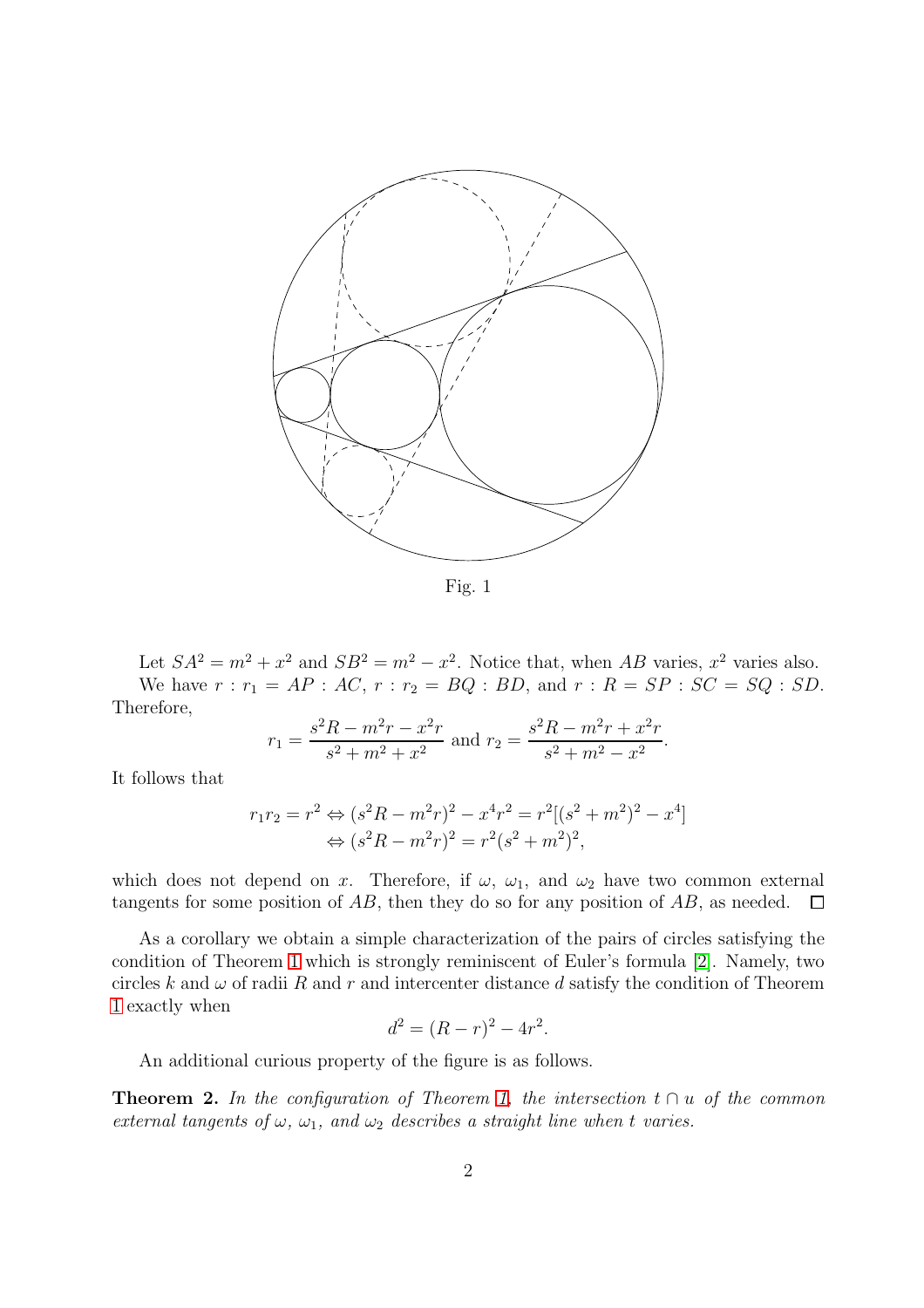*Proof.* When  $I \equiv O$ , the line in question is the line at infinity. Let  $I \not\equiv O$  and let the line IO intersect k in A and D and  $\omega$  in B and C so that B and C lie on the segment AD in this order and  $AB < CD$ . Consider a coordinate system in which the coordinates of A, B, C, and D are  $(1,0)$ ,  $(a,0)$ ,  $(a^2,0)$ , and  $(a^3,0)$ , respectively, for some real  $a > 1$ .

Consider an arbitrary circle  $\omega'$  of center J of coordinates  $(x, y)$  and radius r' inscribed in the annulus between  $\omega$  and k. We have

$$
IJ = r + r' \Rightarrow \left(\frac{a^2 + a}{2} - x\right)^2 + y^2 = \left(\frac{a^2 - a}{2} + r'\right)^2
$$

and

$$
OJ = R - r' \Rightarrow \left(\frac{a^3 + 1}{2} - x\right)^2 + y^2 = \left(\frac{a^3 - 1}{2} - r'\right)^2.
$$

From these, we obtain

$$
\left(\frac{a^2+a}{2}-x\right)^2 - \left(\frac{a^3+1}{2}-x\right)^2 = \left(\frac{a^2-a}{2}+r'\right)^2 - \left(\frac{a^3-1}{2}-r'\right)^2 \Rightarrow r' = \frac{a-1}{a+1} \cdot x.
$$

Therefore, the ratio  $r : r'$  equals the ratio of the distances from I and J to the y-axis l, implying that the common external tangents of  $\omega$  and  $\omega'$  intersect on l as  $\omega'$  varies, as needed.  $\Box$ 

#### 2 The Mixed Poncelet–Steiner Closure Theorem

Theorem [1](#page-0-0) admits a powerful generalization.

<span id="page-2-0"></span>Theorem 3 (The Mixed Poncelet–Steiner Closure Theorem). *Given are two circles* k *and*  $\omega$  *such that*  $\omega$  *lies inside* k. Let  $\omega_1$  be any circle inscribed in the annulus between k and  $\omega$ *. Let*  $t_1$  *be a common external tangent of*  $\omega_1$  *and*  $\omega$ *. Let*  $\omega_2$  *be the second circle which is inscribed in the annulus between* k and  $\omega$ , *is tangent to*  $t_1$ , and *lies on the same side of*  $t_1$  *as*  $\omega$ *. Let*  $t_2$  *be the second common external tangent of*  $\omega_2$  *and*  $\omega$ *. Let*  $\omega_3$  *be the second circle which is inscribed in the annulus between* k and  $\omega$ , *is tangent to*  $t_2$ , and *lies on the same side of*  $t_2$  *as*  $\omega$ *, etc.* If  $\omega_{n+1} \equiv \omega_1$  for some choice of the initial circle  $\omega_1$  *and the initial tangent*  $t_1$ *, then*  $\omega_{n+1} \equiv \omega_1$  *for any choice of the initial circle*  $\omega_1$  *and the initial*  $tangent t_1$ *. (Fig. [2\)](#page-3-0)* 

This theorem is strongly reminiscent of the classical closure theorems of Poncelet and Steiner ([\[3\]](#page-7-2), [\[4\]](#page-7-3)). Poncelet's theorem deals solely with chains of tangents, and Steiner's theorem deals solely with chains of circles. Hence the name suggested by the author.

We proceed to show how Theorem [3](#page-2-0) can be reduced to Poncelet's theorem.

<span id="page-2-1"></span>Theorem 4. *Given are an ellipse* ε *and a parabola* p *of a common focus* F*. Then, when* p *rotates about* F*, the common chord of* ε *and* p *(for all positions of* p *for which it exists) is tangent to some fixed conic* γ*.*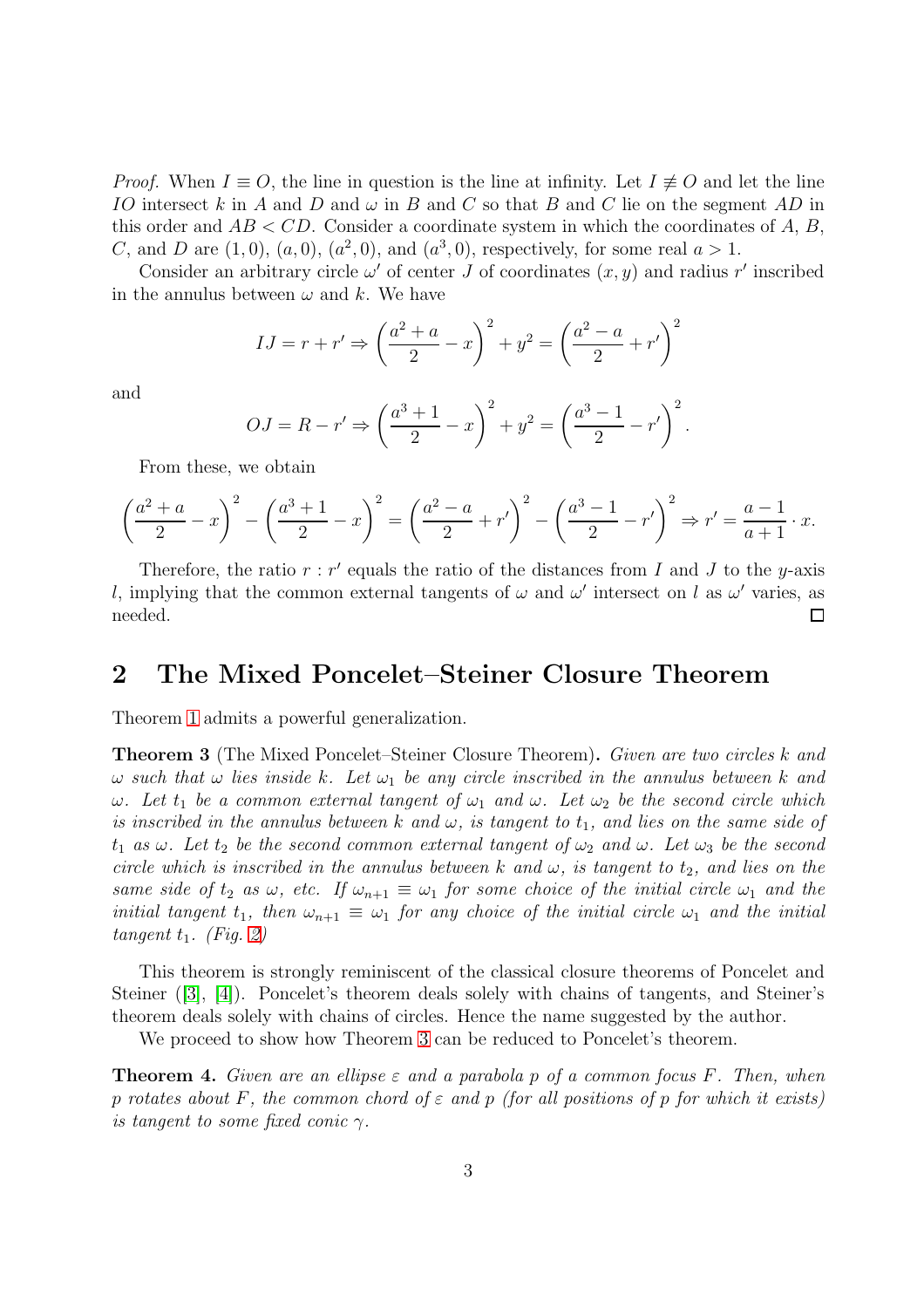<span id="page-3-0"></span>

Fig. 2

*Proof.* Let  $\alpha$  be the plane in which  $\varepsilon$  and  $p$  lie. Let s be a sphere which is tangent to  $\alpha$  at F. For any point X in space outside s, let  $t_X$  be the length of the tangent from X to s,  $c_X$ be the cone formed by the lines through X which are tangent to s,  $\pi_X$  be the plane which contains the contact circle of  $c_X$  with s, and  $l_X$  be the conic section in which  $c_X$  intersects α.

Let E and P be such that  $l_E = \varepsilon$  and  $l_P = p$ . For all s whose radius is small enough, E and P will both be finite points and the common chord of  $\varepsilon$  and p will lie in the opposite half-space with respect to  $\pi_E$  and  $\pi_P$  as E and P, respectively (since the circle  $c_X \cap s$  will separate X and  $l_X$  on the surface of  $c_X$  for  $X = E$  and  $X = P$ ).

Let  $d(X, \chi)$  denote the signed distance from the point X to the plane  $\chi$ . Then, for all points X in  $\varepsilon$ ,  $d(X,\pi_E): t_X$  is some real constant  $c_1$  and for all points X in p,  $d(X,\pi_P): t_X$ is some, possibly different, real constant  $c_2$ . It follows, then, that the common chord of  $\varepsilon$  and p lies in the plane  $\pi$  which is the locus of all points X such that  $d(X, \pi_E) : d(X, \pi_P) = c_1 : c_2$ . Notice that  $\pi$  also contains the straight line  $m = \pi_E \cap \pi_P$ , and that, when p varies, P and  $\pi$  vary also, but  $c_1$ ,  $c_2$ , and  $c_1$ :  $c_2$  remain fixed.

Let l be the line through F which is perpendicular to  $\alpha$ , and let  $A = \pi_E \cap l$ ,  $B = \pi_P \cap l$ , and  $C = \pi \cap l$ . Then A and B remain fixed when p and P vary (since p varies by rotating about F),  $\pi_E$  and  $\pi_P$  intersect l at fixed angles, and the ratio  $d(C, \pi_E) : d(C, \pi_P) = c_1 : c_2$ remains constant. It follows that the ratio of the signed distances  $|CA|$  :  $|CB|$  remains constant also and that C remains constant, too.

When p, P, and  $\pi_P$  vary, the planes  $\pi_P$  envelop some straight circular cone d. The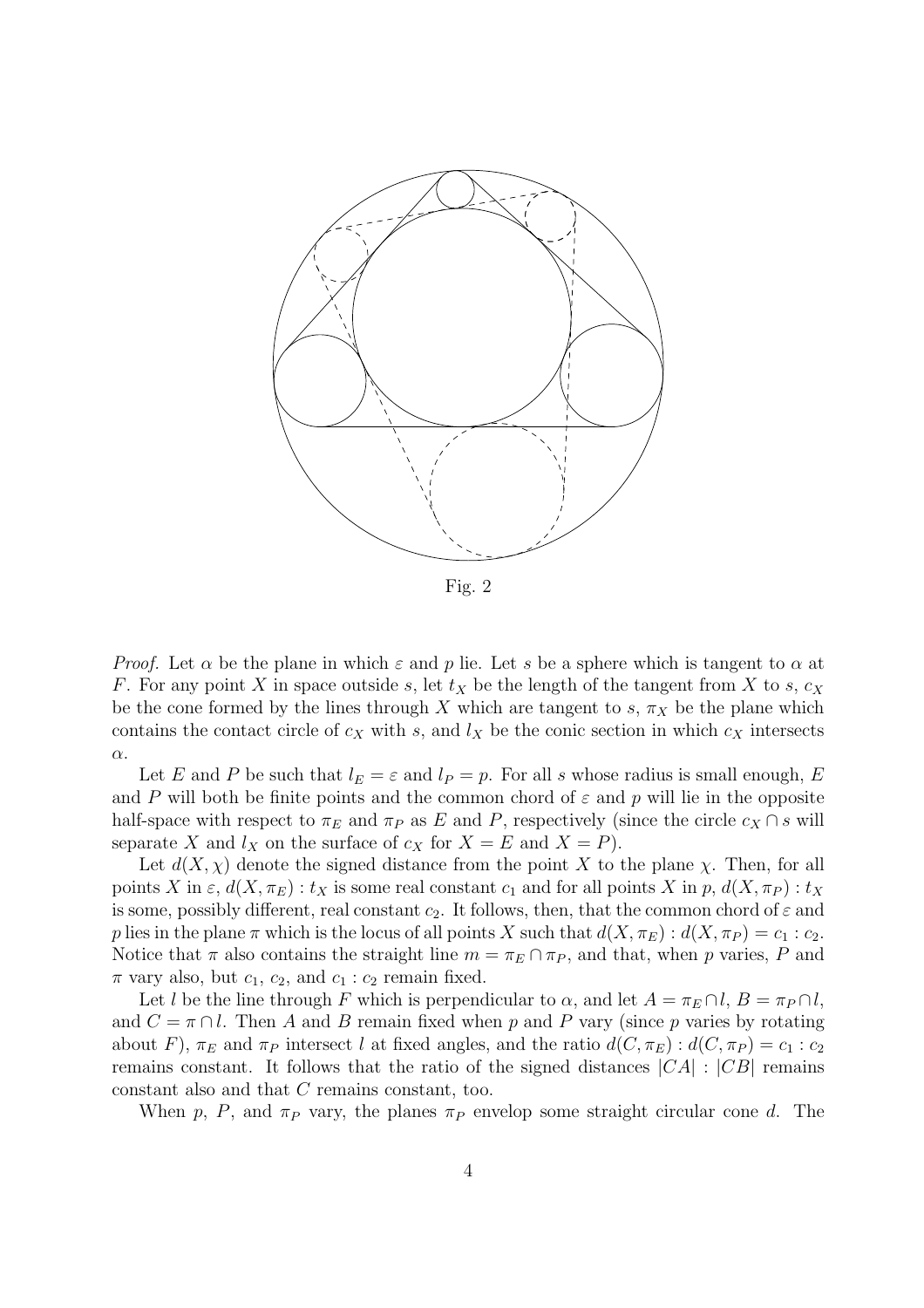intersection  $d \cap \pi_E$  is then some fixed conic section  $\beta$  tangent to the line m. Let  $\gamma$  be the projection of  $\beta$  through the fixed point C onto  $\alpha$ . As we saw above, the projection of m through C onto  $\alpha$  is a straight line which contains the common chord of  $\varepsilon$  and p. Since projection preserves tangency, this common chord will always be tangent to the fixed conic  $\gamma$ , as needed. □

*Proof of Theorem [3.](#page-2-0)* Let  $\omega'$  of center O' and radius r' be any circle inscribed in the annulus between k and  $\omega$  of centers O and I and radii R and r. Then  $OO' + O'I = R - r' + r' + r =$  $R + r$  remains constant when  $\omega'$  varies, implying that O' traces some fixed ellipse  $\varepsilon$  of foci O and I.

Let t be any tangent to  $\omega$  and let  $\omega'$  and  $\omega''$  of centers O' and O'' and radii r' and r'' be the two circles inscribed in the annulus between k and  $\omega$ , tangent to t, and lying on the same side of t as  $\omega$ . Let t' be the image of t under homothety of center I and coefficient 2, and let  $d(X, l)$  be the signed distance from the point X to the line l. Then  $O'I = r' + r = d(O', t')$  and  $O''I = r'' + r = d(O'', t')$ , implying that O' and O'' both lie on the parabola  $p$  of focus  $I$  and directrix  $t'$ .

When t varies,  $t'$ , and, consequently, p, rotates about I. Since  $O'O''$  is the common chord of  $\varepsilon$  and p, by Theorem [4](#page-2-1) O'O" remains tangent to some fixed conic  $\gamma$ .

We are only left to apply Poncelet's theorem to the two conics  $\varepsilon$  and  $\gamma$  and the chain  $O_1, O_2, \ldots O_{n+1}$  of the centers of the circles  $\omega_1, \omega_2, \ldots \omega_{n+1}$ . □

### 3 More on Conic Sections

Theorem [4](#page-2-1) remains true, its proof unaltered, when  $p$  is taken to be an ellipse rather than a parabola. It also remains true when  $p$  is an arbitrary conic section, provided that the common chord of  $\varepsilon$  and  $p$  is chosen "just right" and varies continuously when  $p$  varies.

<span id="page-4-0"></span>**Theorem 5.** In the configuration of the generalized Theorem [4,](#page-2-1) F is a focus of  $\gamma$ .

Lemma. *Let* c *be a straight circular cone of axis* l *and base the circle* k *of center* O *which lies in the plane* α*. Let the plane* β *intersect* c *in the conic section* a*,* P *be an arbitrary point on* l*, and* b *be the projection of* a *through* P *onto* α*. Then* O *is a focus of* b*.*

*Proof of the Lemma.* If  $\alpha \parallel \beta$ , then b is a circle of center O and we are done. Let  $\alpha \parallel \beta$ and  $s = \alpha \cap \beta$ .

Let A be the vertex of c, X be any point on b,  $Y = PX \cap a$ ,  $Z = AY \cap k$ , and U be the orthogonal projection of Y onto  $\alpha$ . Notice that A, O, P, X, Y, Z, and U all lie in some plane perpendicular to  $\alpha$  and that  $O, X, Z$ , and U are collinear.

It suffices to show that  $d(X, s)$  is a linear function of the length of the segment  $OX$ when X traces b. For, suppose that we manage to prove that  $d(X, s) = m \cdot OX + n$  where m and n are some real constants. Without loss of generality,  $m \geq 0$  (otherwise, we can change the direction of  $s$ ). Let  $s'$  be the line which is parallel to  $s$  and at a signed distance of n from s. Then b, the locus of X, is the conic section of focus  $O$ , directrix s', and eccentricity m.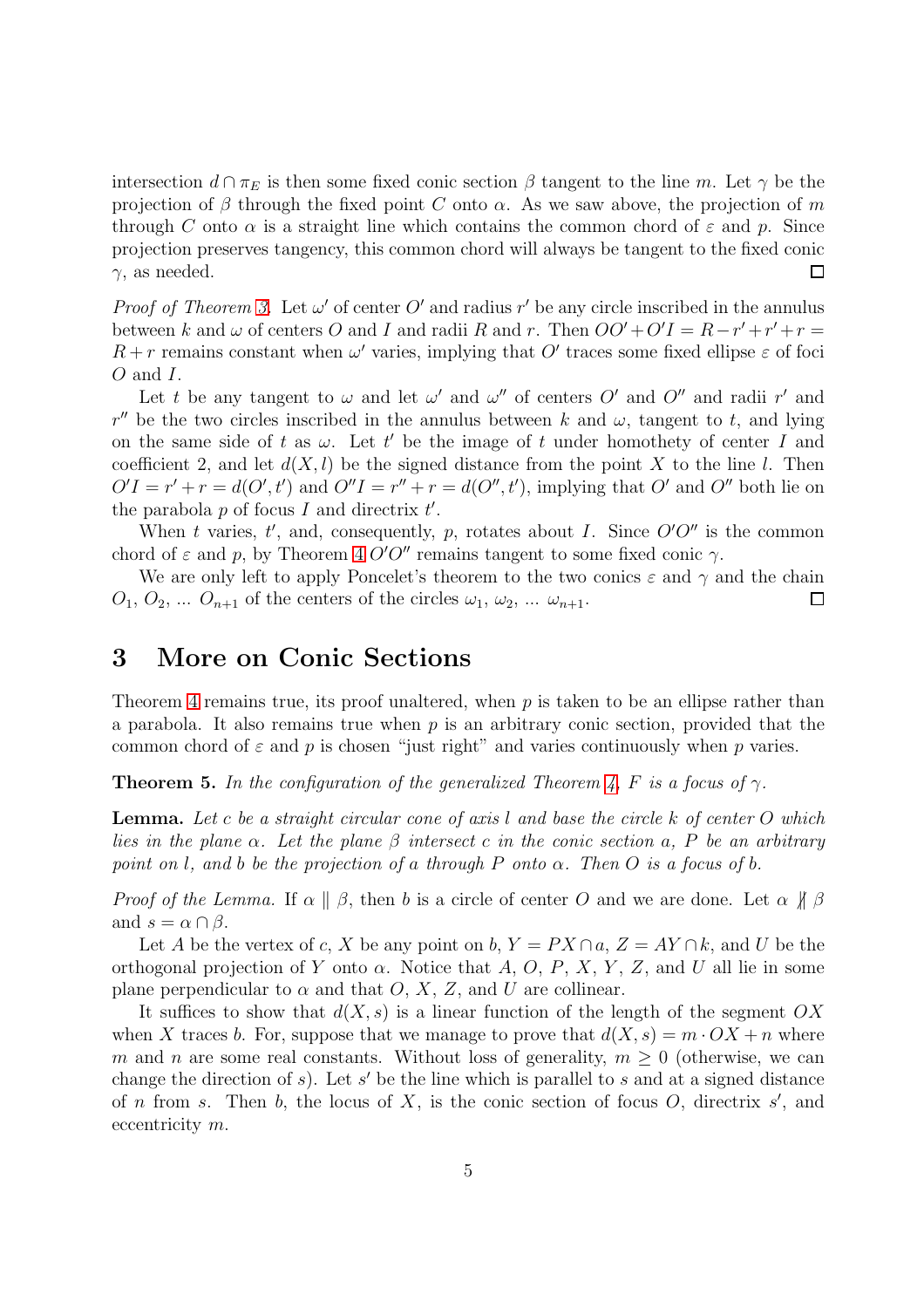For simplicity, we assume that a and  $k$  do not intersect and that  $P$  lies between the intersection points of  $\alpha$  and  $\beta$  with l. In this case, P lies between A and O and between X and Y, Y lies between A and Z, U lies between O and Z, and O lies between X and Z.

We have

$$
d(X,s) = \frac{ZX}{ZO} \cdot d(O,s) - \frac{OX}{ZO} \cdot d(Z,s) = \frac{R+OX}{R} \cdot d(O,s) - \frac{OX}{R} \cdot d(Z,s),
$$

where  $R$  is the radius of  $k$ .

We can forget about the coefficient  $\frac{1}{R}$ . Since  $d(O, s)$  is constant, we can also forget about the term  $(R + OX) \cdot d(O, s)$ . This leaves us to prove that

$$
OX \cdot d(Z, s)
$$

is linear in  $OX$ .

We have

$$
d(Z,s) = \frac{OZ}{OU} \cdot d(U,s) - \frac{ZU}{UO} \cdot d(O,s) = \frac{R}{OU} \cdot d(U,s) - \frac{ZU}{UO} \cdot d(O,s).
$$

Since the shape of  $\triangle YZU \sim \triangle AZO$  remains fixed when X varies, the ratio  $YU : ZU$ remains fixed as well. Since Y varies in the fixed plane  $\beta$ , the ratio  $d(U, s)$ : YU remains fixed also. It follows, then, that  $d(U, s)$ : ZU remains fixed and that

$$
d(Z,s) = c_1 \cdot \frac{ZU}{UO}
$$

for some real constant  $c_1$ .

Notice that  $ZU : UO = ZY : YA$ . By Menelaus' theorem, then, we have

$$
\frac{ZY}{YA}\cdot\frac{AP}{PO}\cdot\frac{OX}{XZ}=1\Leftrightarrow\frac{ZY}{YA}=c_2\cdot\frac{XZ}{OX},
$$

where  $c_2$  is some real constant.

From this, we obtain

$$
OX \cdot d(Z, s) = OX \cdot c_1 \cdot c_2 \cdot \frac{XZ}{OX} = c_1 \cdot c_2 \cdot (R + OX),
$$

which, of course, is linear in  $OX$ , as needed.

*Proof of Theorem [5.](#page-4-0)* In the notation of the proof of Theorem [4,](#page-2-1) apply the lemma to the cone d, the planes  $\alpha$  and  $\pi_E$ , and the projection point C. 口

Theorem [5](#page-4-0) has the following pleasing corollary.

**Theorem 6.** Three ellipses  $\varepsilon_1$ ,  $\varepsilon_2$ , and  $\varepsilon_3$  of a common focus F intersect in two distinct *points.* The ellipses  $\varepsilon_1$  and  $\varepsilon_2$  *start to revolve continuously about* F *so that they still intersect in two distinct points. Then the ellipse*  $\varepsilon_3$  *can also revolve continuously about* F *so that, at all times, all three ellipses continue to intersect in two distinct points. (Fig. [3\)](#page-6-0)*

 $\Box$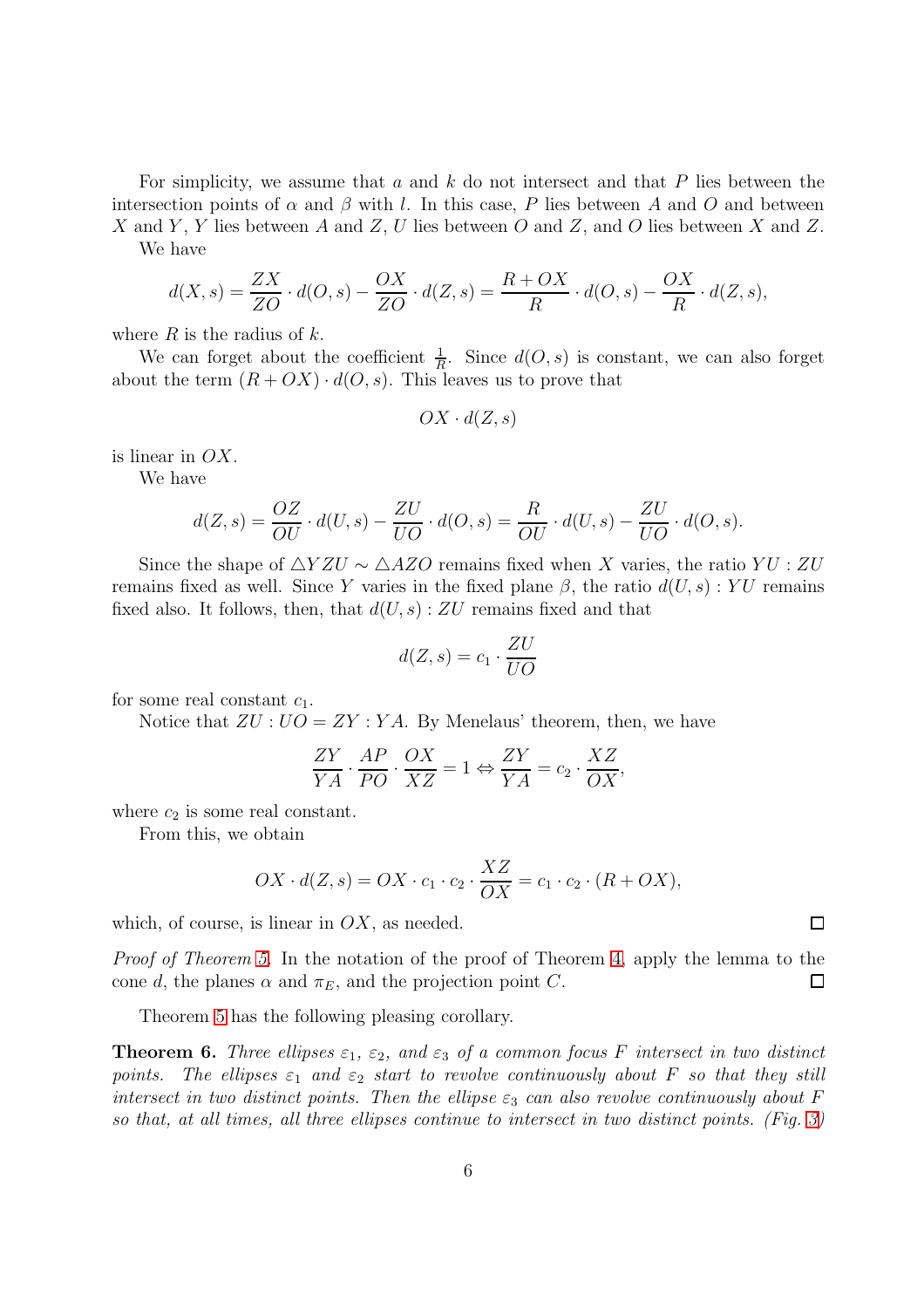<span id="page-6-0"></span>

Fig. 3

# 4 Open Questions

Let  $w = a_1 a_2 \dots a_n$  be any *n*-letter word over the two-letter alphabet  $\{c, s\}$ . For any annulus a delimited by an inner circle  $\omega$  and an outer circle k, we construct a chain  $u_1, u_2$ ,  $\ldots u_{n+1}$  of circles and segments as follows:

(a)  $u_i$  is a circle inscribed in a if  $a_i = c$  and a segment tangent to  $\omega$  whose endpoints lie on k if  $a_i = s$  (for  $i = n + 1$ , we set  $a_{n+1} = a_1$ );

(b) If at least one of  $u_i$  and  $u_{i+1}$  is a circle, then they are tangent;

(c) If  $u_i$  and  $u_{i+1}$  are both segments, then they have a common endpoint;

(d) For  $1 < i \leq n$ , the contact points of  $u_i$  with  $u_{i-1}$  and  $u_{i+1}$  are separated on  $u_i$  by the contact points of  $u_i$  with  $\omega$  and k if  $u_i$  is a circle, and by the contact point of  $u_i$  with